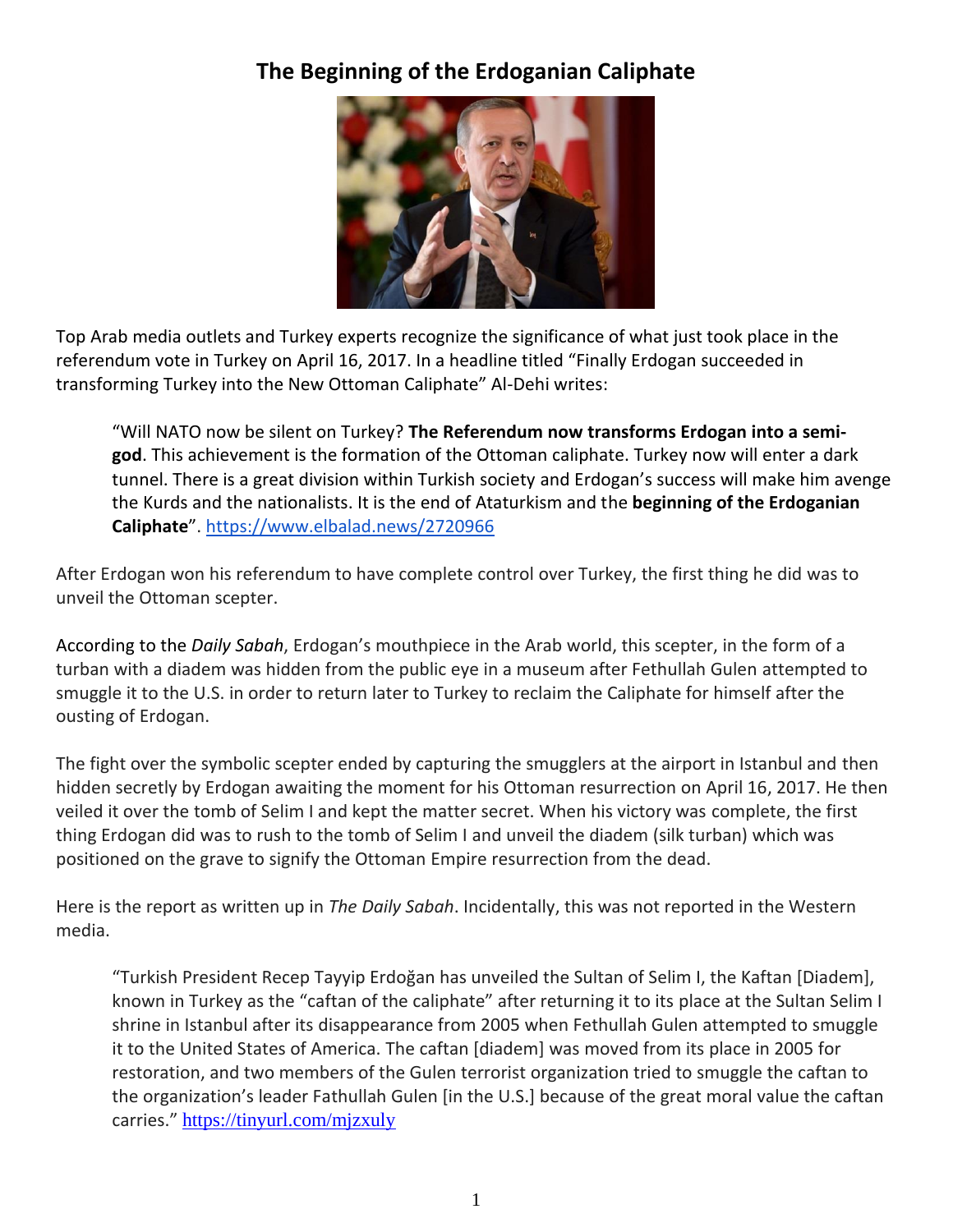In other words, the holder of the diadem is the holder of the scepter; he becomes the successor of the Ottoman Caliphate and the Muslim world as a whole. *The Daily Sabah* explains that had Gulen got his hands on the Diadem, he would be successor:

"Some politicians revealed that Fathullah Gulen had intended to **declare himself a successor** and **wear the caftan himself** worn by **Sultan Selim I** during his return from Egypt." <https://tinyurl.com/mjzxuly>

The article continues:

"The story of the caftan [diadem] dates back to 1517 when Sultan Yawoz Selim [Selim I] fought the Mamluks in Egypt and managed to annex them to the territory of the Ottoman Empire and became the first successor to the Muslims of the Osman [Ottoman] family … After the attempt to smuggle the caftan at Ataturk International Airport in Istanbul, it was restored and preserved for years by the Department of Museums and Archeology and then returned to its original place and **remained hidden from view until Erdogan removed the cover**, yesterday during his visit to the mosque and the shrine of Sultan Selim I in Istanbul." <https://tinyurl.com/mjzxuly>



Erdogan is turning back the clock to when Sultan Selim I of the Ottomans had just pushed back and vanquished the Safavid Persians at the Battle of Chaldiran in 1514—and turned their full might against the Mamluks, who ruled in Syria and Egypt to complete the Ottoman conquest of the Middle East.

Dabiq is why Erdogan sees himself as Selim I and is why he publicly read an Islamic poem that includes the lines, "the mosques are our barracks, the domes our helmets, the minarets our bayonets, and the faithful our soldiers" and is why Erdoğan has used public funds to build more than 17,000 mosques while announcing plans to create a super-mosque overlooking Istanbul to celebrate the 560th anniversary of Istanbul's conquest by the Ottomans. Erdoğan broke ground on a third Bosporus Bridge linking the Asian and European sides of the city, naming it after the controversial conquering Sultan Selim I the conqueror of Dabiq.

Erdogan is already getting close to Dabiq in Syria and plans to invade it. The western mind doesn't get it, that in the Muslim mind, the needle is stuck on the record in which the Christian crusader (General Allenby) took Jerusalem and the Christians finally brought an end to the Muslim Ottoman Caliphate in 1924.

"Today, the Turkish president visited graves of leaders who **tried to change the constitution:** Nejaduddin Erbakan, the prime minister in the 1990s, Erdogan's spiritual father and the most prominent leader of the political Islam movement. He also visited the tomb of Adnan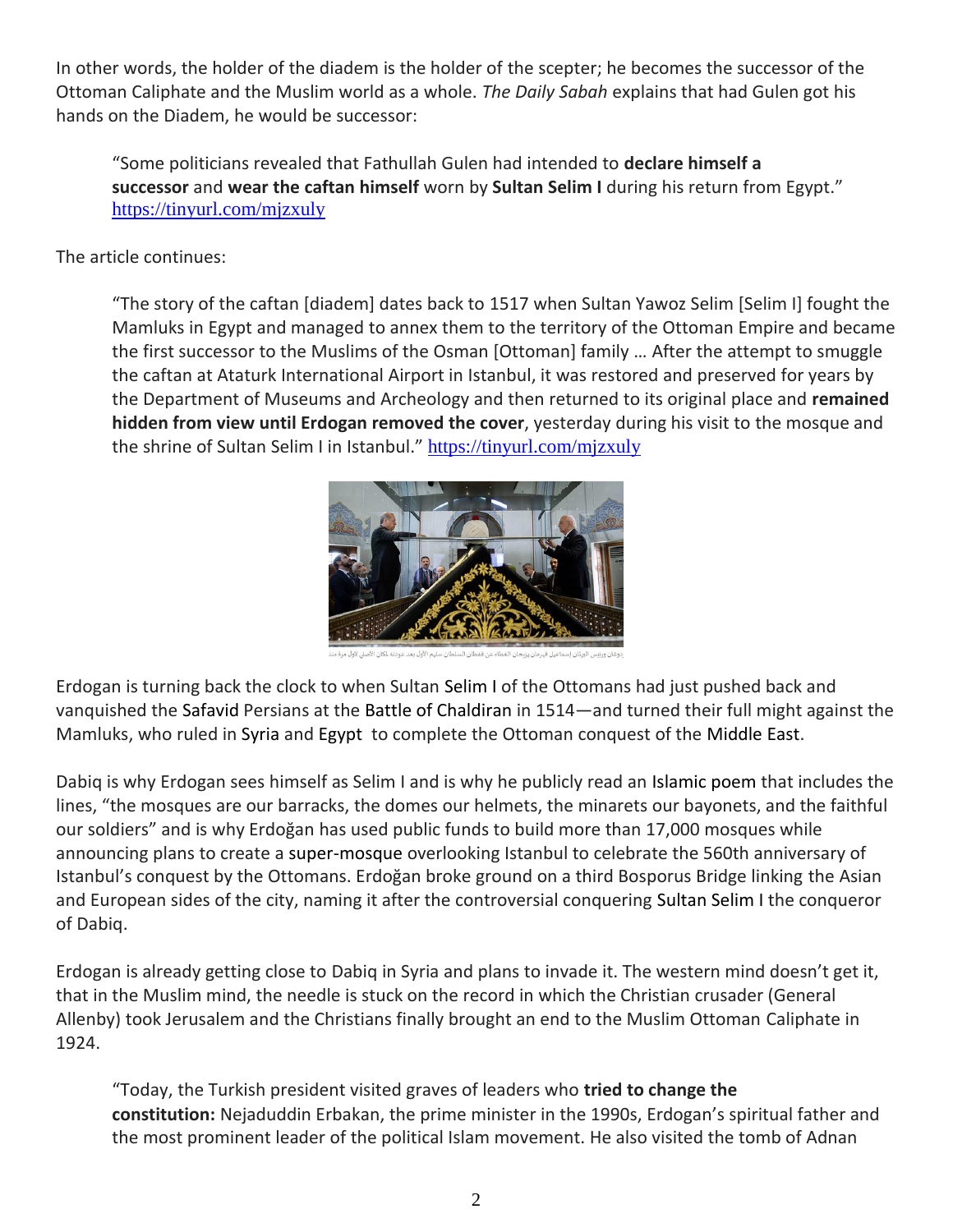Menderes, the prime minister executed by the army in the 1960s. In addition to the former president Turgut Ozal" <https://tinyurl.com/lcjycrj>

All these "**tried to change the constitution"** and Erdogan is letting the dead know that he finally succeeded.

The article continues even further exposing Erdogan's significant moves:

"But what sparked the international newspapers was the visit of the Sultan's tomb, "Muhammad the Conqueror", the "Islamic Prince" and the famous religious symbol of the Muslims. He also went to the burial place of Sultan Selim I, the ninth Ottoman sultan, and the first to carry the title of **Prince "Amir" of the Ottomans** … Some see President Erdogan's visit to the tomb of Sultan Selim I as a reference to the title of the Sultan once again. Selim is the first to take the title of **Prince of the Faithful** from the Osman [Ottoman] family. Erdogan has long chanted the sultan's slogans in front of his crowds. Does Erdogan really want to become the Prince?" <https://tinyurl.com/lcjycrj>

In Islam, the one who gets the title of "Prince" becomes the Caliph, the holder of the scepter to rule the Muslim world.

*Elwehda Moroccan* newspaper explains:

"It seems to some that what is happening in Turkey today is merely a political and ideological rivalry between two opposing fronts, one clinging to the Ataturkian model and the other defending the Erbakan model. But a little bit of reflection suggests that the bets of the model led by Erdogan have roots in the global organization of the Muslim Brotherhood Founded by Hasan al-Banna [in Egypt], which aims to restore the model of Islamic caliphate. Erdogan's ambition remains not only to establish the authorities in his hands as president of Turkey, but also to legitimize the launching of the series of rebuilding the Islamic caliphate state that has revived in our contemporary history the Muslim Brotherhood based in Turkey." <https://tinyurl.com/kol8v25>

Ibrahim Karagül, who is the general editor at *Yeni Şafak*, is President Erdogan's favorite mouthpiece. On April 19, 2017 he wrote an article entitled, *The Time has Come for Turkey to Play Big*  [\(https://tinyurl.com/kas8ans\)](https://tinyurl.com/kas8ans).

He writes:

"A new Turkey reality will stand out with the political identity of our past."

"The rising period post-World War I has started now, just as it started after the Crusades, just as it started after the Mongolian invasion. This is the third rising period after the third shock."

"Turkey, which has been putting up a relentless fight against the global tutelage system, which has been displaying an example of "relentless resistance," overcame the intervention of almost the entire world, "counter-revolution" scenarios and has now managed to draw a hard-to-intervene path for itself. This has thus triggered that "rising period," the period of "Turkey's becoming a star" that we have all been waiting for. The era of being trapped into Anatolia is over."